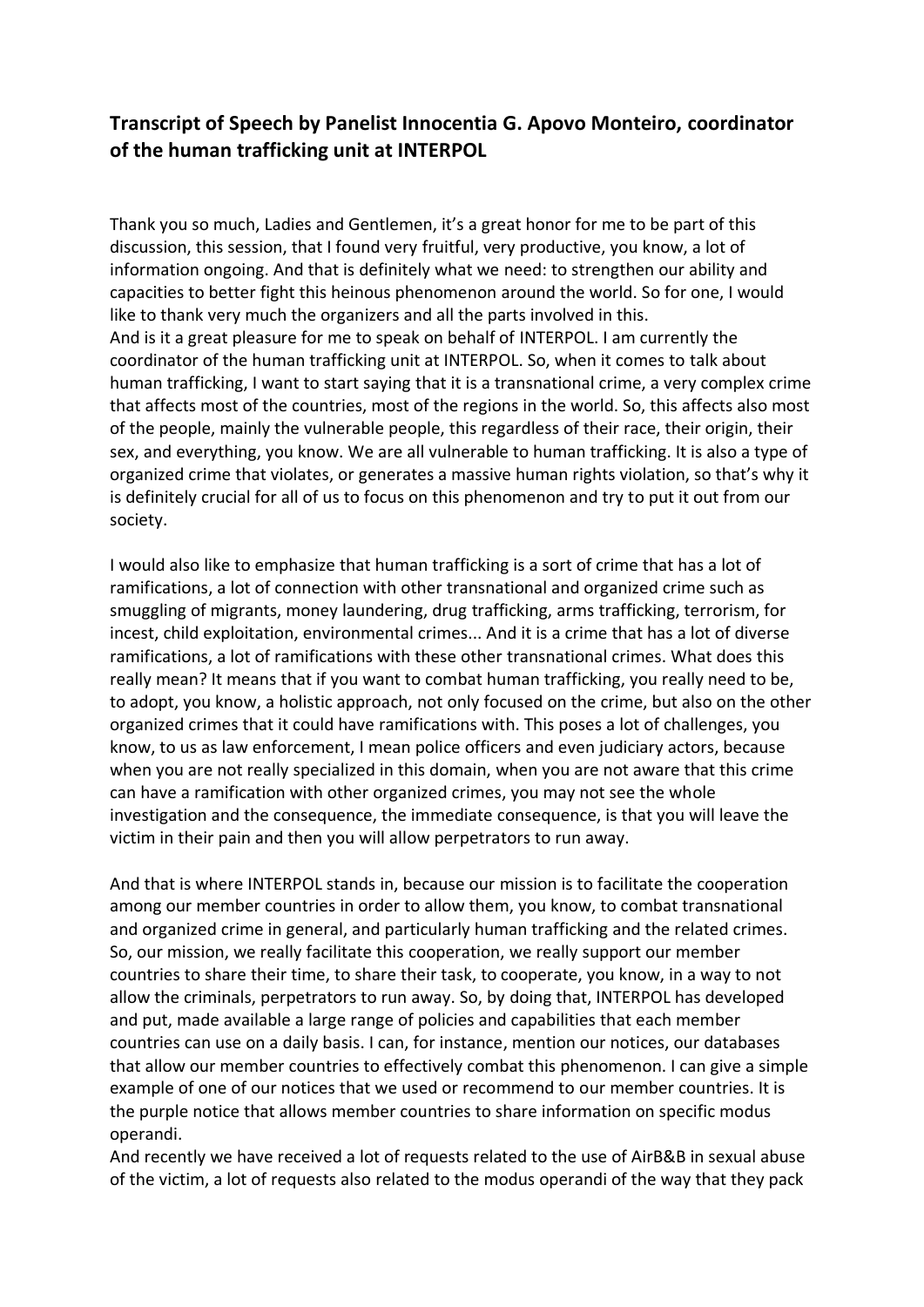the victim in the trunk and transport them from one point to another point. So, these are the kind of modus operandi that need to be shared, you know, in a very real time. The most popular notice that all people around the world are aware with is the red notice. The red notice that is the one issued against a wanted person, particularly in the framework of this meeting, I would say the fugitive traffickers. So how do we track them? INTERPOL tries to organize some operations […] what we call investigative support to the member countries in order for them to try and arrest, to locate also these traffickers that are running away. So that allows us to end impunity and provide justice to the victim. And that is definitely how we can end, or contribute to end this phenomenon.

And when it comes to the sexual exploitation, you know this is the most serious part of human trafficking, because it is affecting a large community around the world, it has the lowest risk, you know, because difficult to identify, because also the victim cannot, they keep silent, they are not speaking out. And also, most lucrative activity. So, this sexual exploitation it also affects all the regions.

During my mission at INTERPOL, and to our operation I experienced a lot of cases, I worked on a lot of cases that related to a girl from East Africa, from West Africa, from Eastern Europe, from all over the world, from South Africa, from Asia. And then, after these cases, and as I worked with the countries, I noticed there is something missing, there is some proactive action mission, you know. From my perspective and from INTERPOL perspective also, we try to encourage our member countries to invest and develop a lot of proactive action to avoid this person, these vulnerable girls, to fall into the hands of the criminals. So, when it comes to the law enforcement, for instance, what are we providing in terms of proactive action, is to train them. So, INTERPOL provides a lot of range, large range of capacity building activities. Ranging from the basic training to the train the trainer even to some specialized training. For instance, in 2019, we supported the member countries from the Balkan region for some capacity building activities. And one of the key requests of the countries there was training on the impact of the internet, you know, online investigation and financial investigation. So very quickly we adapted our agenda and then we brought on board this specialist, a person with this kind of abilities from our specialized internal unit of INTERPOL and we provided this kind of training.

But what is lacking, you know, the number of persons that is trained is not the number of persons that should be trained. So, we need more training. We need to keep training law enforcement, and particularly the judiciary actors that are key to end impunity. We definitely need to involve them to all that we are doing. And that is what we experienced in the Balkan region, and even during one of our programs in the Sahel region, we tried to associate from the beginning all the judges and the prosecutors operating in this region. So, they were part of all our training sessions from the beginning to the end, from the basic training to the train the trainer sessions. So, at the end of the project when we decide together with them to go to an operation in this mount of the criminal group, they were all motivated and the positive impact, the positive part of this, is that after this operation the number of traffickers arrested that were persecuted is higher than the other years that we didn't associate the judges and the prosecutors. So that impacted a lot and I think this is a practice that we need to encourage.

We need to reinforce also the international cooperation allowing and encouraging member countries to work together, to share information, to share data about the criminal in order to stop them to run away. The victims are suffering and we definitely need to end up this